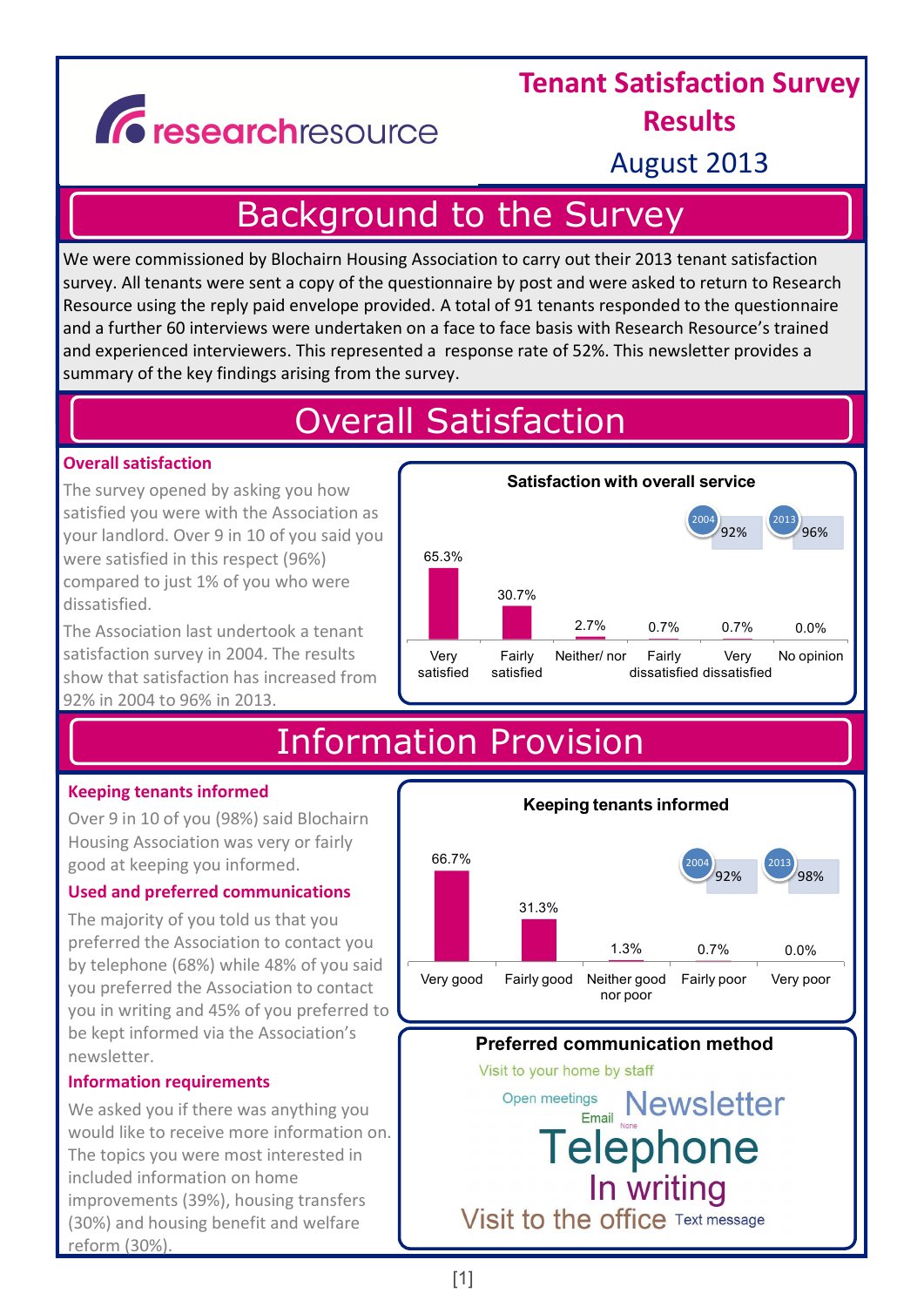# Customer Care

### **Contacting the Association**

Six in ten of you (60%) had contacted the Association within the last 12 months. Over half of you contacted the Association by telephone (51%) and 46% of you said you made a personal visit to the office. The main reason for contacting the Association was to report a repair (64%).

### **Satisfaction with customer care**

Those of you who contacted the Association rated them highly with satisfaction levels , ranging from 98% in terms of the final outcome of the enquiry to 100% with regards to the helpfulness of the member of staff and the quality of advice and assistance given.

| <b>Satisfaction with customer care</b>        |                |                   |                   |  |
|-----------------------------------------------|----------------|-------------------|-------------------|--|
|                                               | ℅<br>satisfied | % neither/<br>nor | %<br>dissatisfied |  |
| The length of time to deal<br>with the query  | 99%            | 0%                | 1%                |  |
| The helpfulness of the<br>member of staff     | 100%           | 0%                | 0%                |  |
| The quality of advice and<br>assistance given | 100%           | 0%                | 0%                |  |
| The final outcome of the<br>enguiry           | 98%            | 1%                | 1%                |  |

# Being Involved

### **Satisfaction with participation opportunities**

Over 8 in 10 of you (84%) said you were very or fairly satisfied with the opportunities given to you to participate in Blochairn's decision making processes, 15% were neither satisfied nor dissatisfied and 1% were very or fairly dissatisfied.



## The Repairs Service

### **Satisfaction with repairs service**

Almost all of you who had reported a repair in the last year said you were very or fairly satisfied with the service you received (99%). This is a marginal increase on the 2004 survey where 97% were satisfied with the repairs service.

### **Satisfaction with aspects of the repairs service**

We asked you how satisfied you were with various aspects of the repairs service. Satisfaction levels were very high ranging from 95% in terms of the appointment system and the tradesman arriving at the appointed time to 99% with regards to the ease of reporting repairs, the helpfulness of the Association staff involved, the attitude of the tradesman and the quality of repairs.

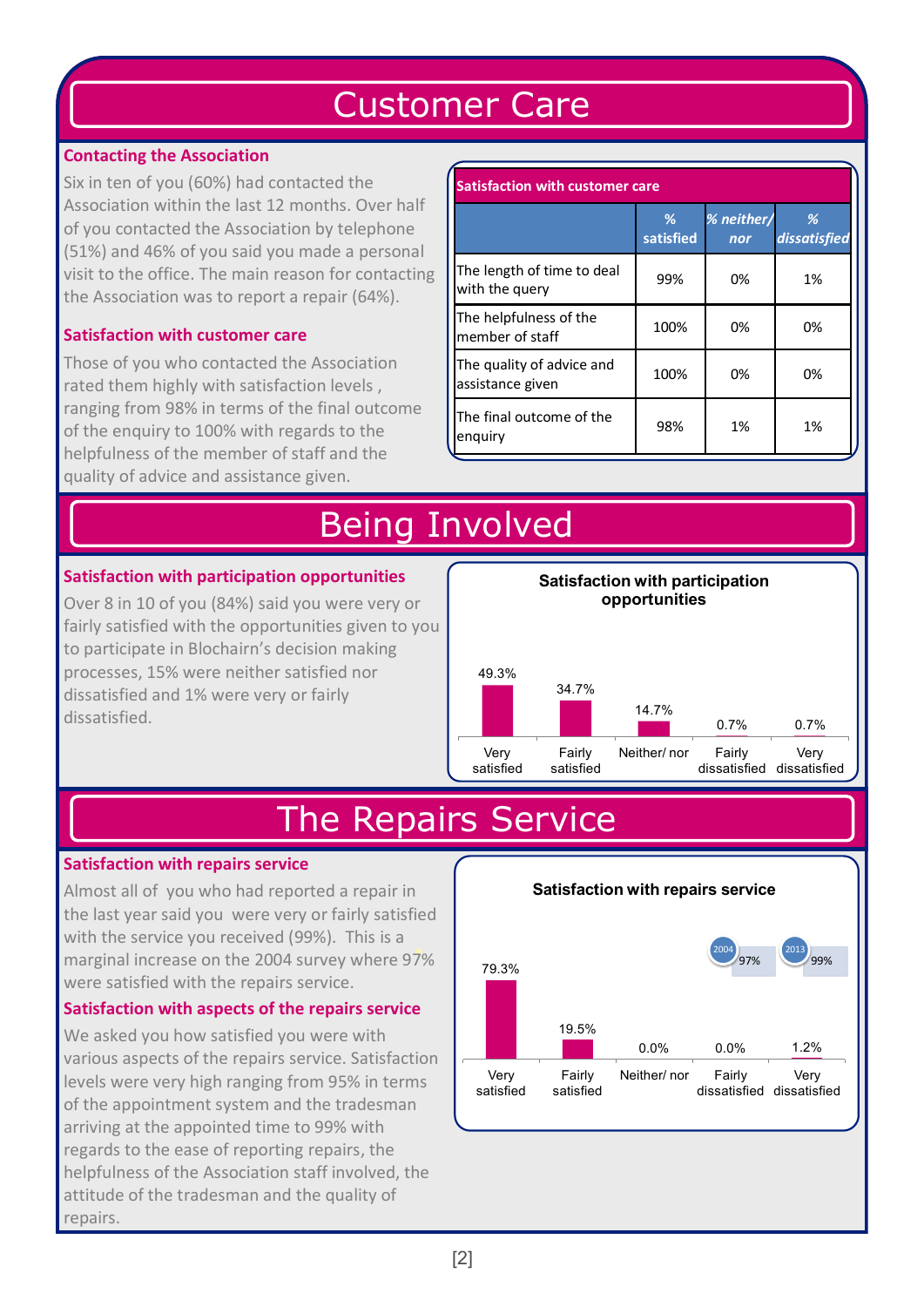### The Home

#### **Satisfaction with the home**

More than 9 in 10 of you (96%) said you were very or fairly satisfied with the quality of your home, 3% said you were neither satisfied nor dissatisfied and 1% of you were dissatisfied. Satisfaction has increased from 86% in 2004.

### **Standard of the home when moving in**

Eleven of you said you had moved into your home within the last year and all were very or fairly satisfied with the standard of your home when you moved in.

### **Home Contents Insurance**

Thirty five percent of you said you had home contents insurance. This is an increase on the 2004 survey where 24% had home contents insurance. Those of you who did not have household contents insurance were asked why not. Half of you said you had never thought of it (50%) and 41% said you could not afford it.



| Q23 If no, why not?                          |     |               |  |  |
|----------------------------------------------|-----|---------------|--|--|
|                                              | No. | $\frac{9}{6}$ |  |  |
| Never thought about it                       | 46  | 49.5%         |  |  |
| Can't afford it                              | 38  | 40.9%         |  |  |
| Haven't managed to do it yet                 |     | 4.3%          |  |  |
| Thought the Association<br>insured the house | 3   | 3.2%          |  |  |
| Other                                        | 2   | 2.2%          |  |  |

### Working with Young People

#### **Awareness of the Association's work with young people**

Over half of you were aware of the work the Association does with young people and that the Association has a Youth Committee and Youth Newsletter (57%).

#### **Opinions on work the Association does**

The vast majority of you were of the opinion that the Association working with young people in the area was a good idea (94%).

Just under 4 in 10 of you (39%) felt that the area was a better place to live as a result of the work the Association does with young people.

Six in ten of you felt the Association's work with young people will be of benefit to them (60%).

The majority of you agreed the Association should organise events for young people such as activities during the school holidays (86%). Over half of you (56%) felt that youth activities arranged by the Association should include people from surrounding areas, 19% disagreed and 25% of you were not sure.